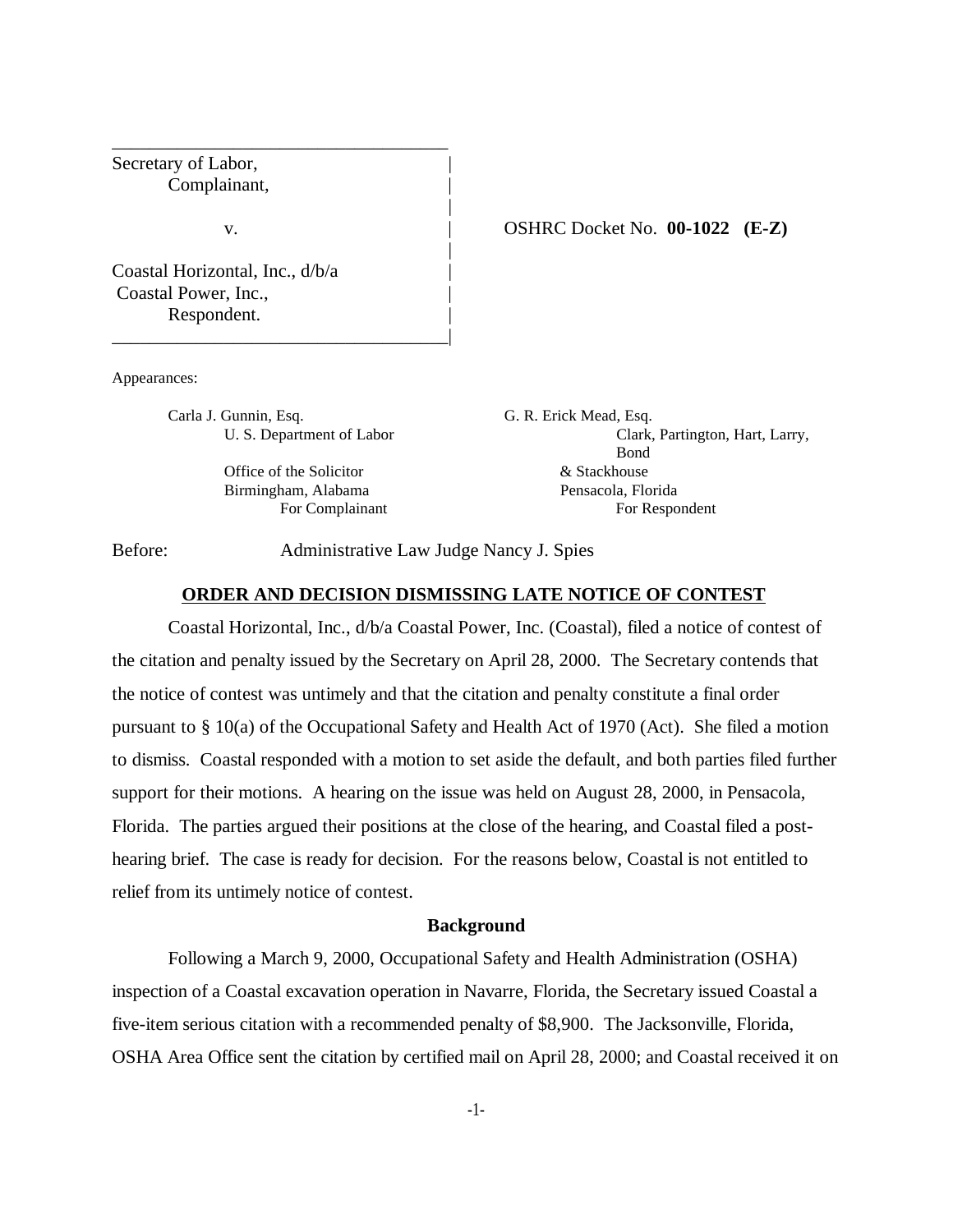May 1, 2000, as shown by a return receipt signed by G.O. Scruggs, a Coastal employee with responsibility for handling Coastal's incoming mail (Exh. C-2; Tr. 20). Coastal was required to notify the Secretary of an intent to contest within 15 working days of its receipt of the citation, or by May 22, 2000.

By letter, dated and telefaxed on May 30, 2000, Coastal contested the amount of the proposed penalties only (Exh. C-3).

# **Discussion**

 It is undisputed that Coastal filed its notice of contest to the proposed penalties 8 days after the expiration of the 15 working-day period. The issue here is whether Coastal should be granted relief from the effects of the untimely contest. An untimely filing may be excused where the delay was caused by deception on the part of the Secretary or by the Secretary's failure to follow proper procedures. *Atlantic Marine, Inc. v. OSHRC,* 524 F. 2d 476 (5<sup>th</sup> Cit. 1975). Relief can be obtained under Rule 60(b)(1) of the Federal Rules of Civil Procedure, if an employer demonstrates that its late filing resulted from mistake, inadvertence, surprise, or excusable neglect. Rule 60(b)(6) allows relief based on mitigating circumstances, such as illness, absence, or a disability that prevents a party from protecting its own interests. Under either theory, the employer has the burden of showing a sufficient basis for relief. *Roy Kay, Inc.,* 13 BNA OSHC 2021, 2022 (No. 88-1748, 1989); *Branciforte Builders,* 9 BNA OSHC 2113 (No. 80-1920, 1981).

#### Misconduct

Coastal does not allege any misconduct on the part of the Secretary  $(Tr. 7)<sup>1</sup>$  There is no evidence that OSHA officials made misrepresentations, engaged in misconduct, or failed to comply with required procedures that would justify relief from the notice of contest becoming a final order.

#### Excusable Neglect

Coastal contends that its failure to timely file a notice of contest was excusable neglect because an employee misdirected the certified OSHA citation. Coastal's vice-president, Jennifer Hamilton, testified that she had over-all responsibility for the mail and that the office normally

<sup>&</sup>lt;sup>1</sup> Although Coastal's pre-hearing motion asserted that the OSHA compliance officer may have caused it some confusion about whether a citation would be forthcoming, Coastal abandoned that position at the hearing. It is noted that neither party called the compliance officer who was present at the hearing.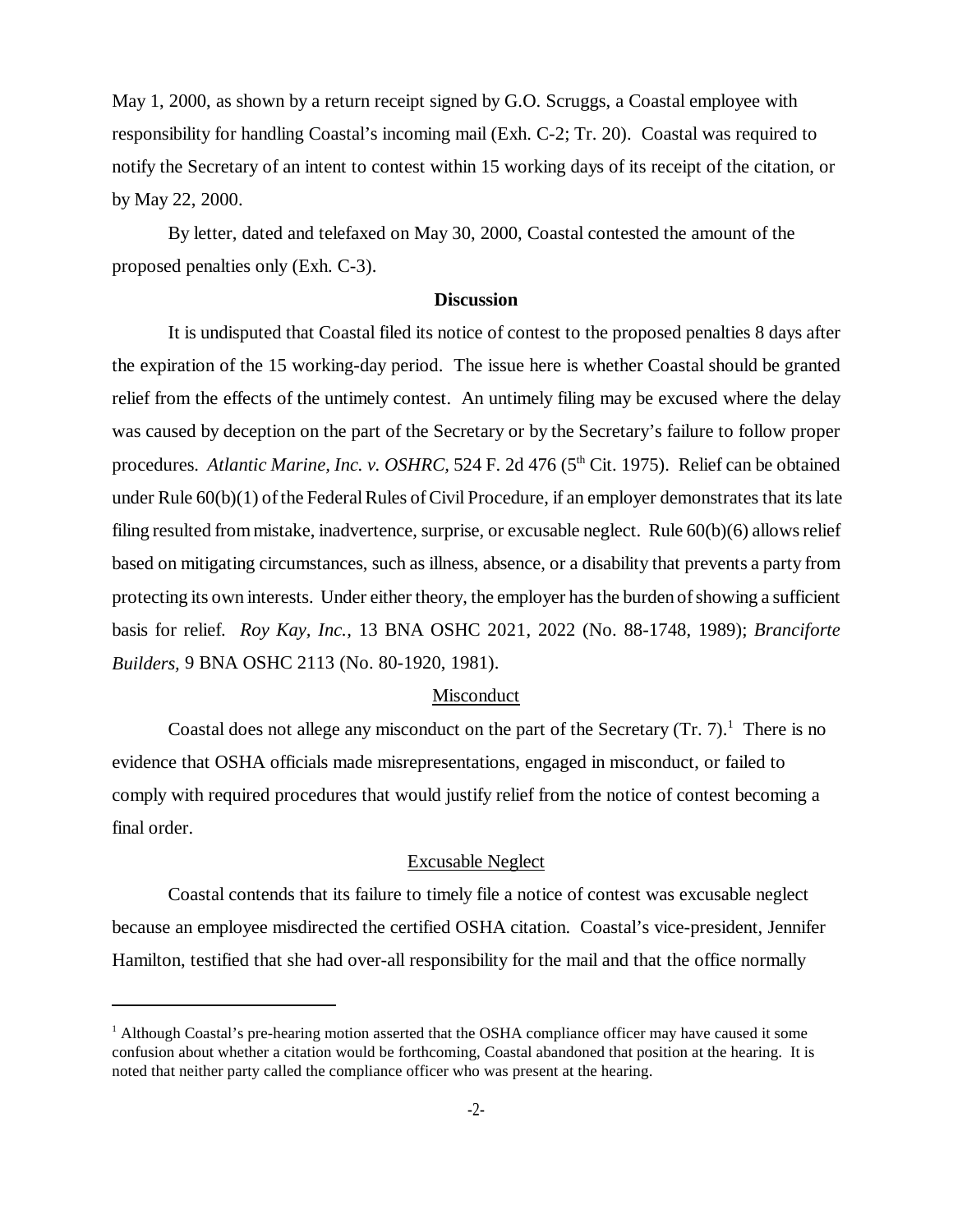received certified mail (Tr. 14). Scruggs signed and dated the return receipt for the OSHA Citation and Notice of Penalty on May 1, 2000. Scruggs was an employee who distributed the mail in the office (Tr. 20- 21). Vice-president Hamilton testified that another employee, Terrie Clingle, admitted to her that she took that day's mail off Scrugg's desk and distributed it. According to Hamilton, Clingle's responsibilities also included work with the mail but only after it had been through proper channels (Tr. 14). Hamilton considered that all certified mail should first come to her before being distributed within the office. When Clingle took the mail from Scrugg's desk, she placed the certified OSHA citation on the field superintendent's desk, face downward (Tr. 14). The field superintendent came into the office about every other week (Tr. 14). Hamilton did not discover the citation until May 30, 2000, and on that date she called the OSHA office and telefaxed the letter of contest (Tr. 15, 26).

The Supreme Court discussed "excusable neglect" in *Pioneer Investment Services Co. v. Brunswick Associates Ltd. Partnership,* 507 U. S. 380 (1993). The Court concluded that whether a party's neglect of a deadline may be excused presents equitable questions from all the surrounding circumstances, such as *(Id.* at 395):

the danger of prejudice to the [opposing party], the length of the delay and its potential impact on judicial proceedings, the reasons for the delay, including whether it was within the reasonable control of the movant.

Although *Pioneer* involved a Bankruptcy Act Rule, the United States Circuit Courts generally have held that *Pioneer's* analysis of "excusable neglect" applies to Rule 60(b). *Robb v. Norfolk & Western Railway Co.,* 122 F. 3d 354, 361-62 (7th Cir. 1997). The first two *Pioneer* factors would not prohibit granting relief. However, Coastal's reason for the delay (mishandling the incoming mail) appears to have been firmly within its reasonable control. The Review Commission consistently denies relief to employers whose procedures for handling important documents are to blame for untimely contests of OSHA citations. *Montgomery Security Doors & Ornamental Iron, Inc.,* 18 BNA OSHC 2145, 2148 (No. 97-1906, 2000) (record showed a breakdown of business procedures and delay unjustified even assuming it was due to employee sabotage); *NYNEX,* 18 BNA OSHC 1944, 1947 (No. 95-1671, 1999) (no relief where employee redirected certified mail since company was without adequate procedures); *Louisiana-Pacific Corp.,* 13 BNA OSHC 2020 (No. 86-1266, 1989) (change in management insufficient excuse for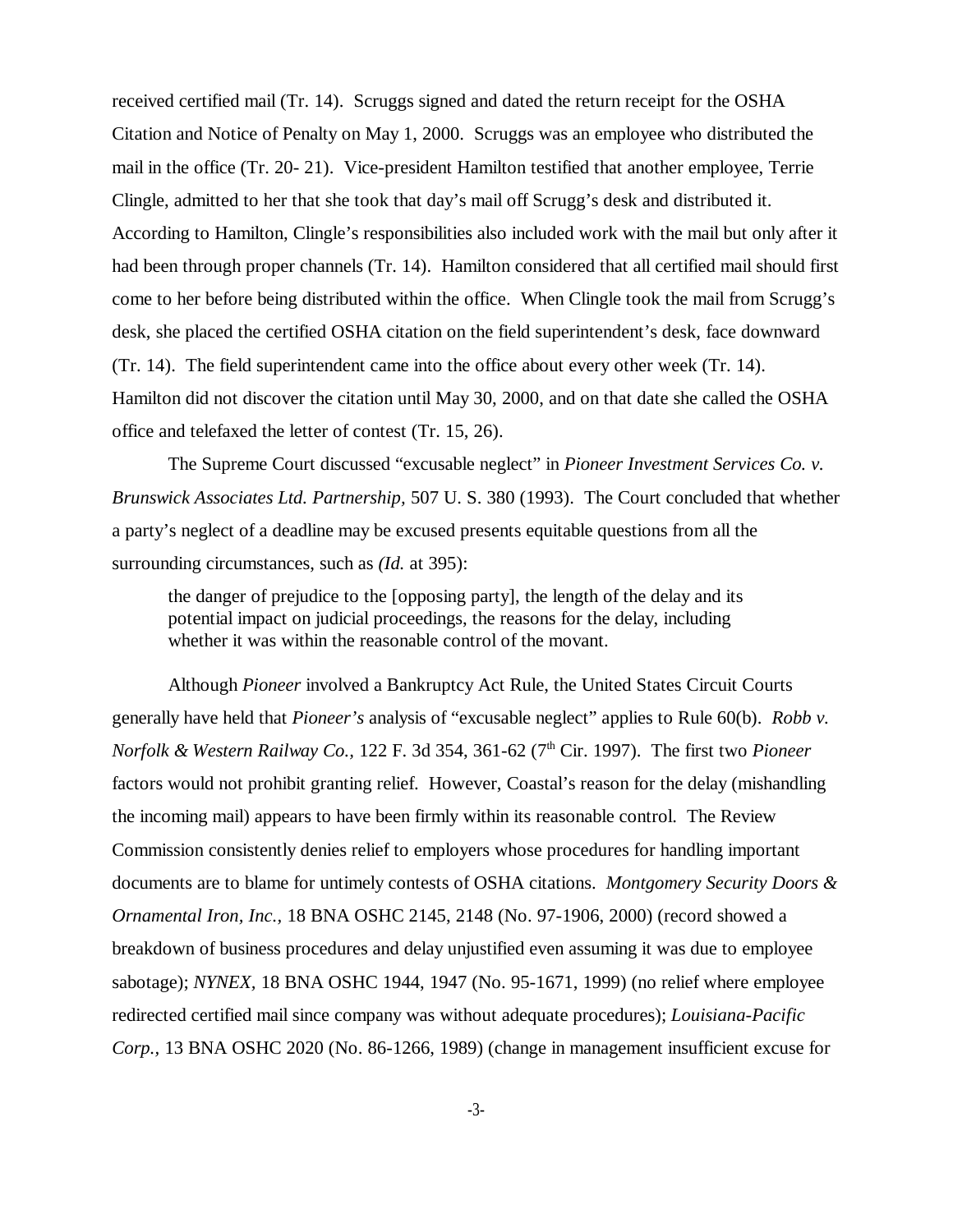late filing); *Stroudsburg Dyeing & Finishing Co.,* 13 BNA OSHC 2058 (No. 88-1830, 1989) (employer failed to maintain orderly procedures for handling internal documents to keep citation from getting into wrong hands); but see *Russell B. Le Frois Builder, Inc.,* 18 BNA OSHC 1978 (No. 98-1099, 1999).<sup>2</sup>

Coastal did not have an orderly office procedure for handling important mail. Vicepresident Hamilton testified that it was not unusual for her to go through the mail on Scruggs's desk to take out appropriate mail when Scruggs was not at her desk (Tr. 22). Hamilton speculates that Scruggs perhaps assumed that she (Hamilton) took the certified letter off of her (Scruggs's) desk (Tr. 22). Scruggs could have followed up to make sure that Hamilton, the proper person, actually received the certified mail. Coastal's procedures could predictably result in misdirecting important mail within the company. The fact that another employee, who also had mail handling responsibilities, delivered the citation to the wrong person does not rise to the level of excusable neglect. Coastal failed to show "mistake, inadvertence, surprise or excusable neglect"or any other mitigating circumstance to justify relief under Rule 60(b).

## Constitutionality

Coastal argues that regardless of whether its notice of contest was timely, the citation must fail because the Act is unconstitutional on its face and as applied. Coastal contends that "[t]he infliction of [workplace] 'personal injuries and illnesses' . . . is not economic activity in any sense," leaving Congress without authority to enact it under the Commerce Clause. In support of its argument, Coastal cites *U. S. v Lopez,* 514 U. S. 549(1995) (Gun-Free School Zones Act of 1990 unconstitutional under commerce clause because Congress could not regulate gun possession in a local school zone which was unrelated to commerce or economic activity)<sup>3</sup> and *U*. *S. v. Morrison,* \_\_ U. S. \_\_, 120 S. Ct. 1740 (2000) (civil remedy provisions for victims of

<sup>2</sup> The instant case is distinguishable from *Russell B. Le Frois Builder* where the Commission found excusable neglect for an employer who picked up the mail at the post office box and the certified mail fell beneath the car seat. In the instant case, the certified mail arrived at the employer's own office and entered its mail handling process.

<sup>&</sup>lt;sup>3</sup> The Court in *Lopez* noted that it upholds a wide variety of Congressional Acts regulating intrastate economic activity affecting interstate commerce under the commerce clause. "Where economic activity substantially affects interstate commerce, legislation regulating that activity will be sustained." *Lopez* at 4346.